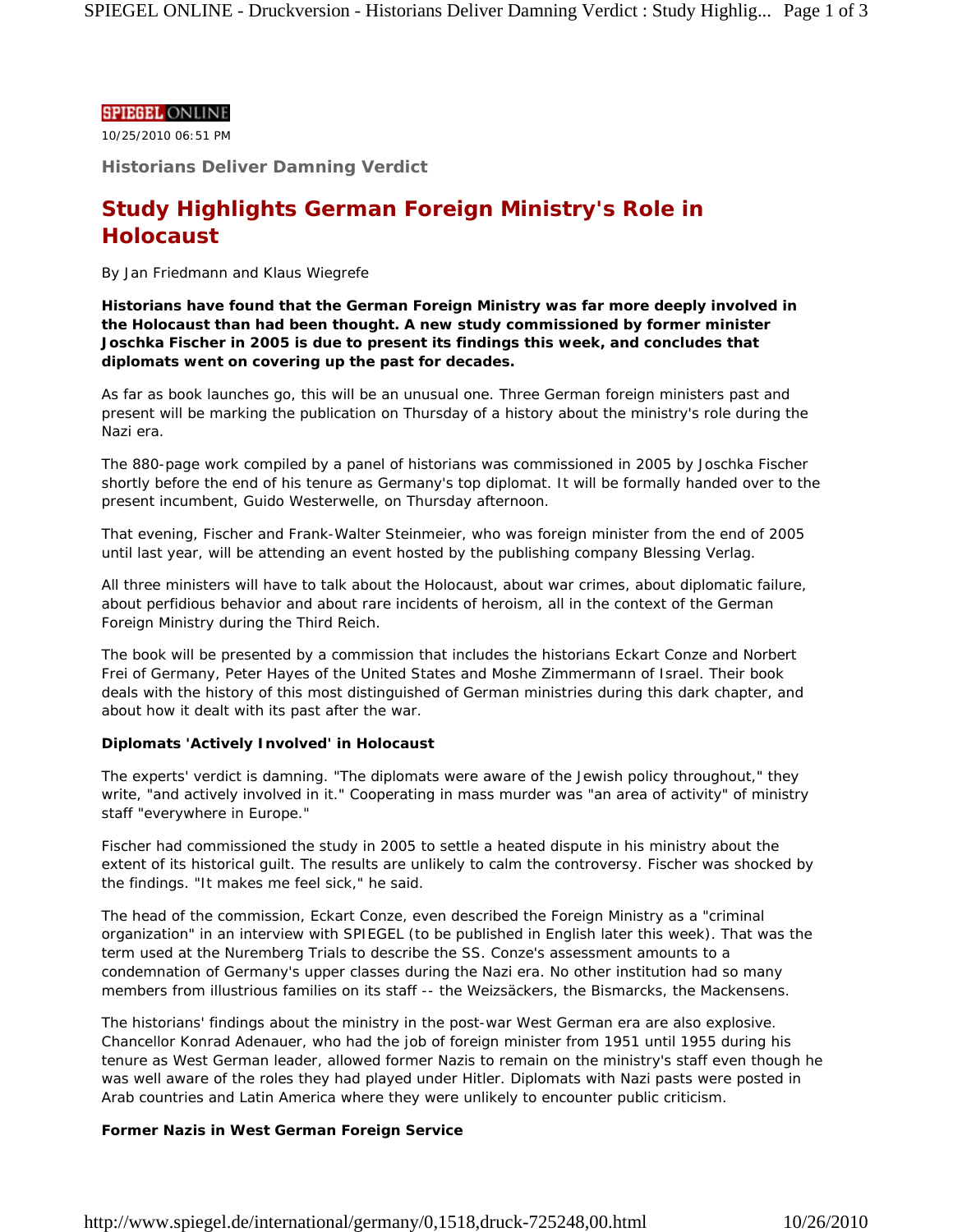The situation didn't improve much when the center-left Social Democratic Party came to power in 1966. Willy Brandt, who resisted the Nazis and emigrated during the 1930s, became foreign minister and then chancellor. But he continued to work with Ernst Achenbach, a foreign policy expert for the Free Democratic Party in the 1960s and 1970s, who -- according to the commission -- was involved in the deportation of Jews from occupied France during the war when he was a high-ranking member of the German embassy in Paris. Right up until 1974, Achenbach blocked an agreement between West Germany and France to permit the prosecution of Nazis who had committed crimes in France.

Well into the 1980s, during the tenure of Foreign Minister Hans-Dietrich Genscher, historians ran into a wall of silence when they wanted to dig for incriminating documents in the ministry's archives in order to refute the official version of events -- that it had been "haven of resistance."

Former Foreign Minister Steinmeier says the study's findings about the post-war years were among the most depressing passages. He said it was "incredible" that it had taken 60 years to conduct systematic research into the history of the ministry. The study was only launched because Fischer got into an argument with his staff.

Fischer says the trigger was a "ridiculous obituary" circulated among staff in 2003 about Franz Nüsslein, who had been a diplomat in the West German Foreign Ministry. The text declined to mention that Nüsslein had been senior prosecutor in Prague during the war and had been partly responsible for hundreds of executions there. Fischer, who was foreign minister at the time, ordered that the ministry should refrain in future from honoring former Nazi party members.

This ban was applied for the first time a year later after the death of Franz Krapf, West Germany's ambassador to NATO under Genscher. He had been a member of the Nazi party and the SS.

Former diplomats rebelled against the ban and many active members of the diplomatic service joined the protest. They argued that it was unfair to condemn staff who had been members of the Nazi party, and 128 former diplomats put a large death notice in the respected *Frankfurter Allgemeine Zeitung* newspaper in defense of Krapf's honor.

Surprised by the reaction, Fischer responded by hiring the commission. He feels that the findings have confirmed his stance. "That's the obituary these gentlemen deserve," he said.

#### **Study Lacks Balance**

But Fischer's victory isn't that clear-cut. The study shows that membership in the Nazi party in itself says nothing about the extent of involvement in crimes. But above all, it isn't as balanced as the studies that usually put debates such as this to rest.

It contains repeated references to "the" diplomats even though they didn't all commit crimes, as the book itself emphasizes in another passage. In addition, it assumes that diplomats had demonstrated their support for the "Final Solution" -- the term the Nazis used for the Holocaust -- just by reading the reports filed by the murderous death squads and signing them as read.

The study also creates the impression that several diplomats were involved in murders, but then fails to provide proof.

For example, Krapf was stationed at the German embassy in Tokyo during the war. The historians write: "Little is known about Krapf's activities (*editor's note -- in Japan*), but it's clear that German diplomats dealt with the 'Final Solution' of the Jewish question even in the Far East." That is supposed to mean: Krapf took part in the genocide somehow.

Former diplomats won't be the only ones to scrutinize such passages. The historians are also likely to face criticism from younger diplomats because the study accuses staff members of having failed to question the official line right up to the 1990s. One high-ranking ministry official said that wasn't true. He pointed to research conducted long ago by the historian Hans-Jürgen Döscher about the crimes committed by diplomats. Staff members had read that research, the official said.